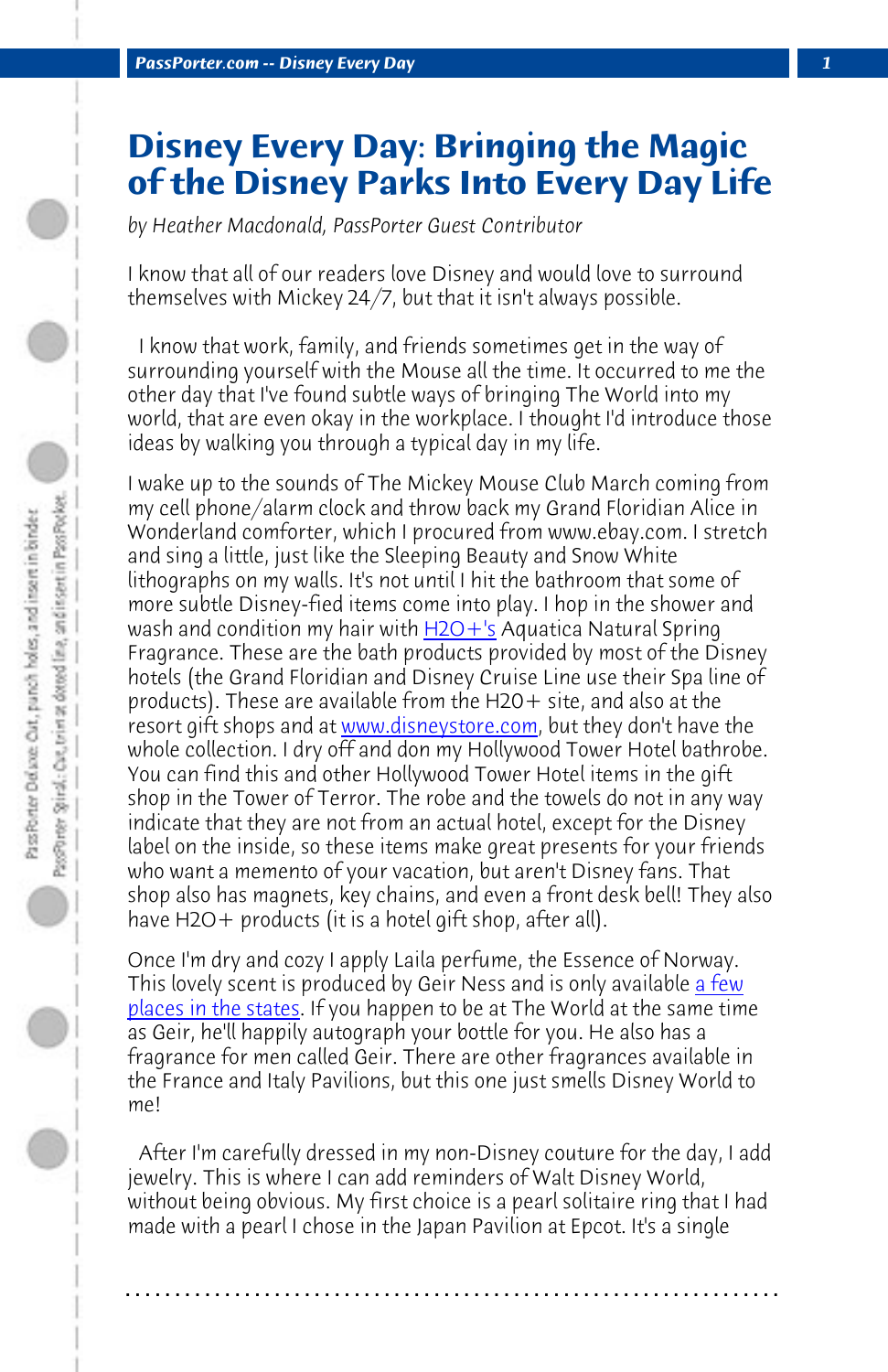*PassPorter.com -- Disney Every Day (c[ontinued\)](http://www.chamilia.com/Collections/Disney-s81004.html) 2*

pearl on a plain silver band and it reminds me of Spaceship Earth every time I look at it. There are several pick a pearl locations besides Epcot, including a booth at Downtown Disney, however I just love the show they put on in the Japan Pavilion. This ring might be the best \$45 I've ever spent at Walt Disney World. I add the next piece of jewelry, which is a very simple-looking bracelet purchased at the Outpost in Epcot. They have recently started a program with Bead for Life. Park maps are sent t[o Uganda whe](http://proyectotiti.com/)re they are recycled into beads for items like necklaces, bracelets, and earrings. At Epcot you can purchase a pre-made item or string your own. I purchased both a necklace and a bracelet on my last visit and I wear the bracelet almost every day. If you aren't going to be in The World soon, you can support this project by shopping on their website.

At this point I sometimes add my Chamilia charm bracelet, which is a little less subtle. Mine has Mickey, Eeyore, and Tinker Bell charms on it, but they carry a variety of different characters. I know that you can also purchase these bracelets and the special Disney charms at the jewelry store on Main Street USA. At this time the website is carrying 42 Disney charms, but others are only available on location at Disney, like the Cruise Ship Charm.

 Before leaving for work I pack up my bag, which I purchased at the Conservation Station at Animal Kingdom. It was created by a company called Proyecto Titi, which is dedicated to preserving the Cotton-top Tamarind in Colombia. The bags are recycled plastic bags and are [designed to look like th](http://www.lasseterfamilywinery.com/)e cotton bags carried everywhere in Colombia. They are available in several different styles and lots of different colors. The website won't promise a certain color, so your best bet is to pick your favorite out at Animal Kingdom. It's another great organization to look into as well!

 While I'm at work my Disney items become fewer and farther between, but I do use a can opener that is from the Classic Mickey Collection and is available at both www.DisneyStore.com and the kitchen shop at Downtown Disney. I've also seen it at Mouse Gear in Epcot and in the resort shops. I'm sure you could add a Disney-related mug to your desk, or a photo frame. I don't have a desk, so there isn't a place for me to put any personal items on display, but if I did it would certainly include a picture from our most recent trip to Disney.

 Upon returning home, my Disney items become a little less subtle. I usually start out with a glass of wine, and while I'd love to be quaffing Lasseter Family wines every night, it just isn't in the budget. I make do with a wine glass etched with small Mickey Mouse heads. I keep that bottle of wine fresh with a Murano glass Mickey-head bottle stopper.

**. . . . . . . . . . . . . . . . . . . . . . . . . . . . . . . . . . . . . . . . . . . . . . . . . . . . . . . . . . . . . . . . . .**